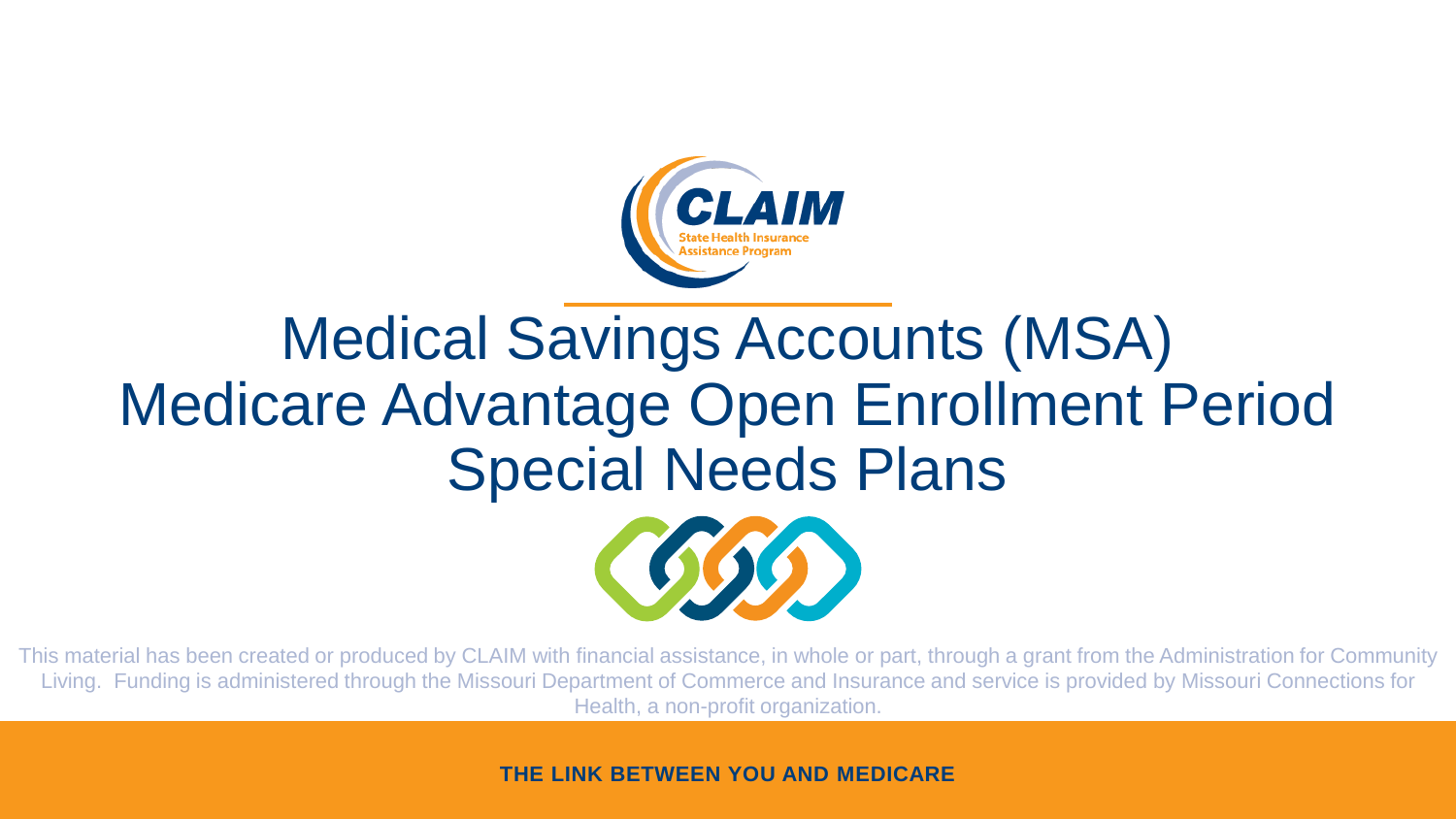# Learning Objectives

CAfter completing this training you should be able to:

- Understand the features/requirements of Medical Savings Accounts
- Understand how and when the Medicare Advantage open enrollment period can be used
- Be familiar with other opportunities to change plans in 2021
- Describe Special Needs Plans and understand when they are appropriate

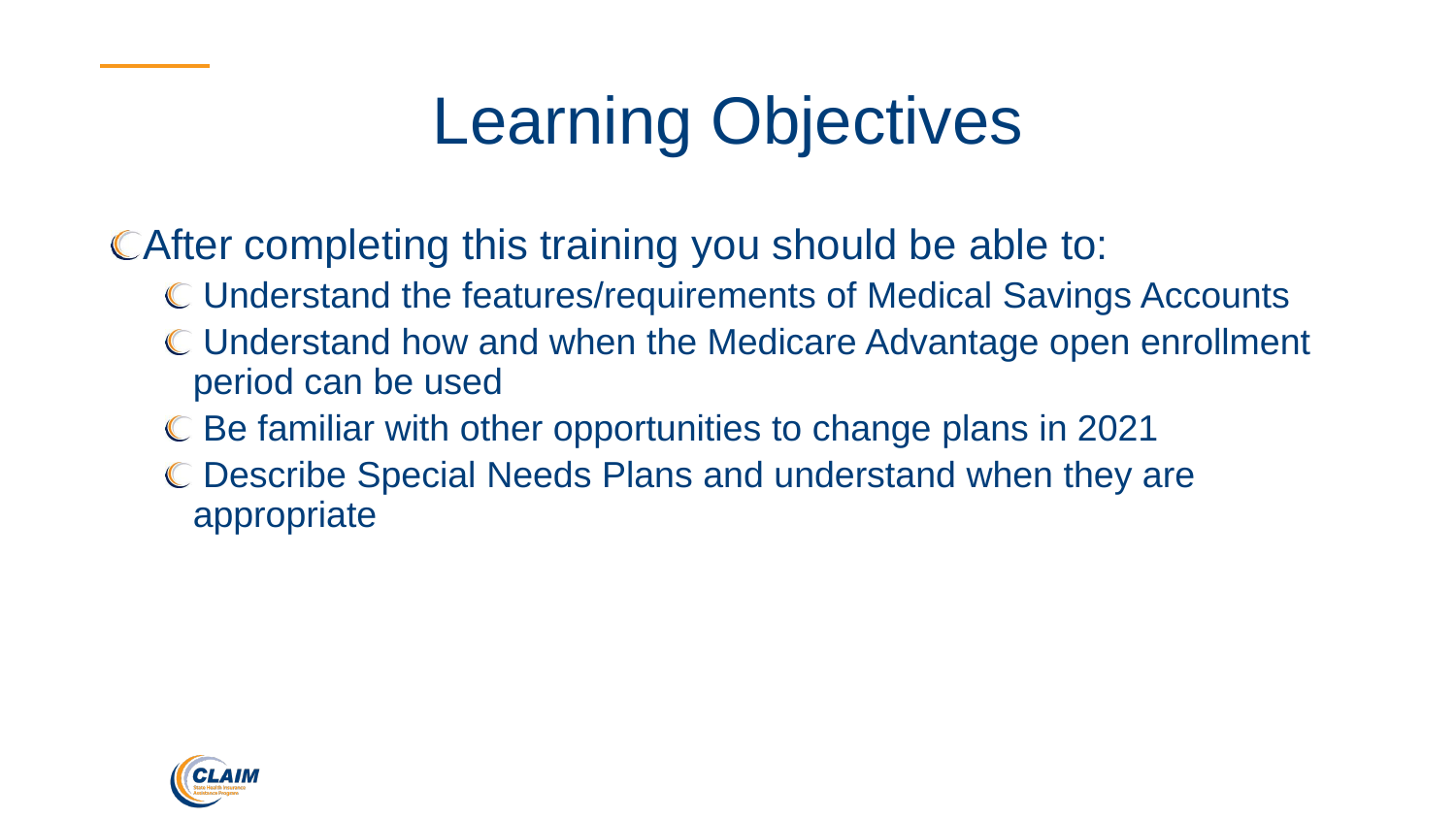Medical Savings Accounts What Are They?

- A type of advantage plan
- **CSimilarities with a Health Savings Account**
- **CHigh Deductible Health Plan**
- Two MSA plans are available in 2021
- CIncluded in planfinder with advantage plans on Medicare.gov

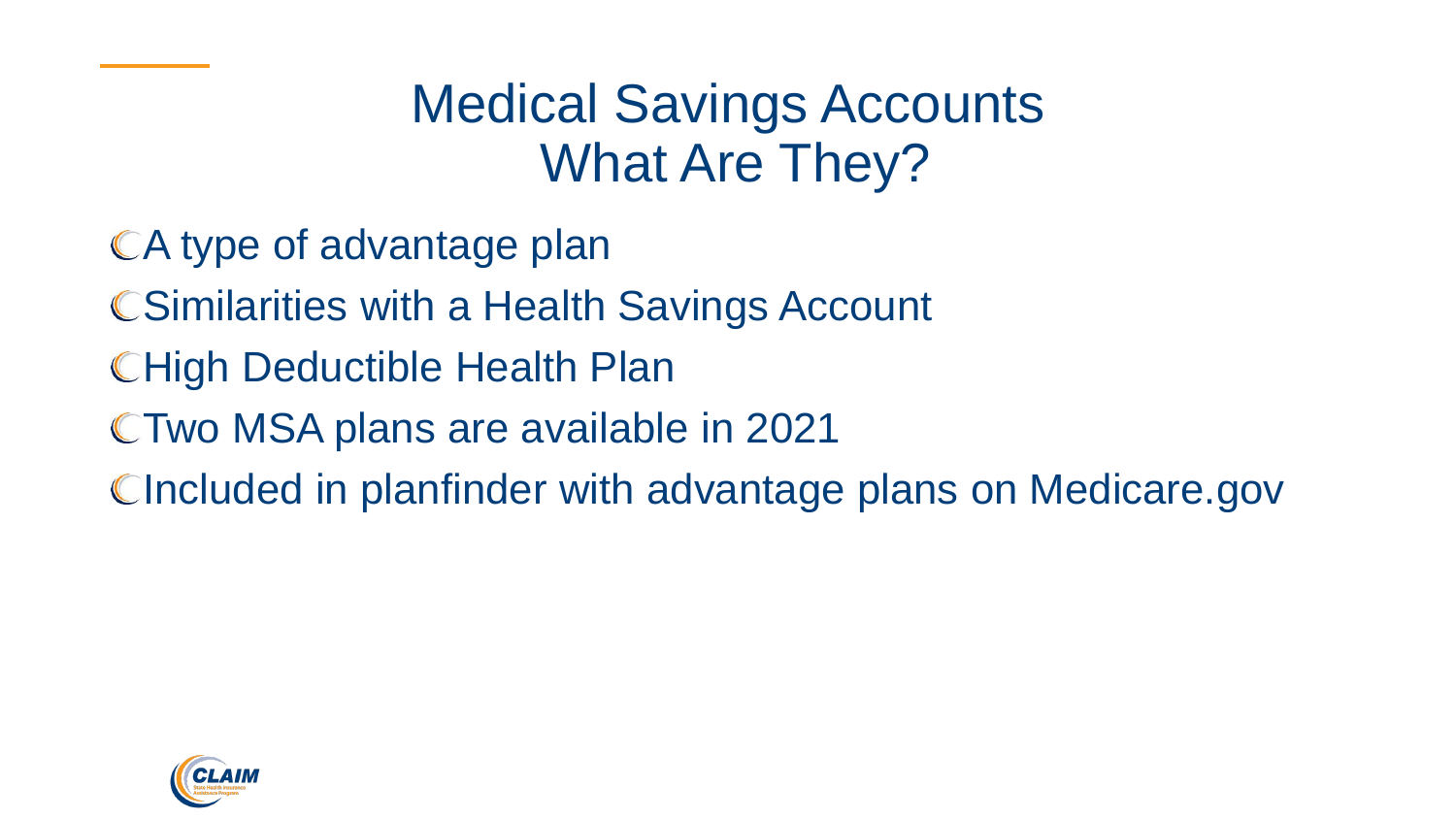### MSA Plans for 2021

#### Lasso Healthcare Growth (MSA)

- CNo monthly premium
- Plan annual contribution \$2000
- Plan deductible \$5000

#### Lasso Healthcare Growth Plus (MSA)

- CNo monthly premium
- Plan annual contribution \$3000
- Plan deductible \$8000

Annual contribution and deductible subject to yearly change

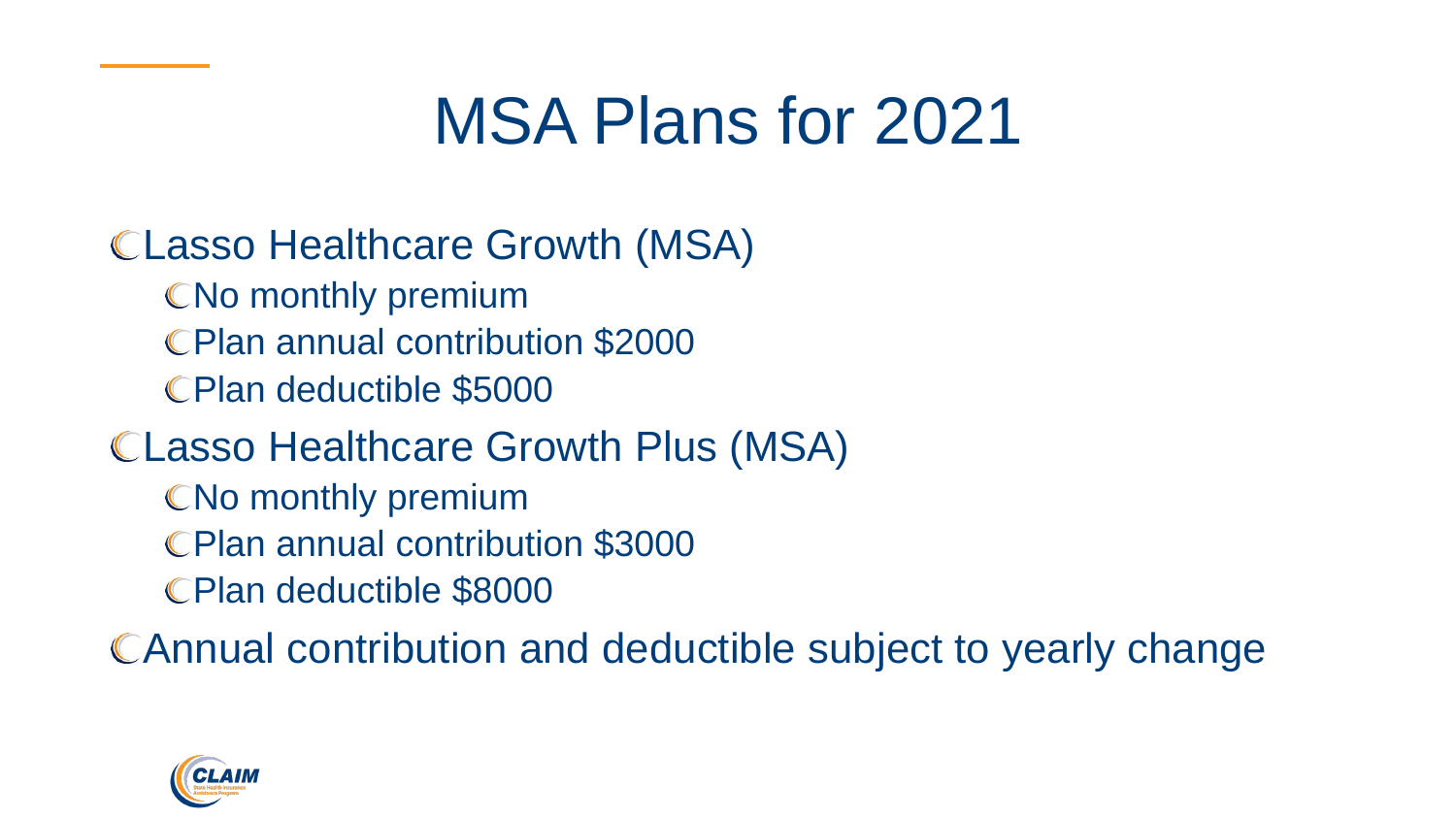# Enrollment in MSA Plans

- Limited enrollment times
	- **Clnitial enrollment period**
	- Annual open enrollment period
	- CEmployer plan ending
- CCan not enroll or disenroll during the MA OEP
- CCan not enroll or disenroll during most SEPs
- CNot eligible for beneficiaries with Medicaid or in Medicare hospice
- CNot have other coverage that would cover the MSA plan deductible (including active VA benefits)

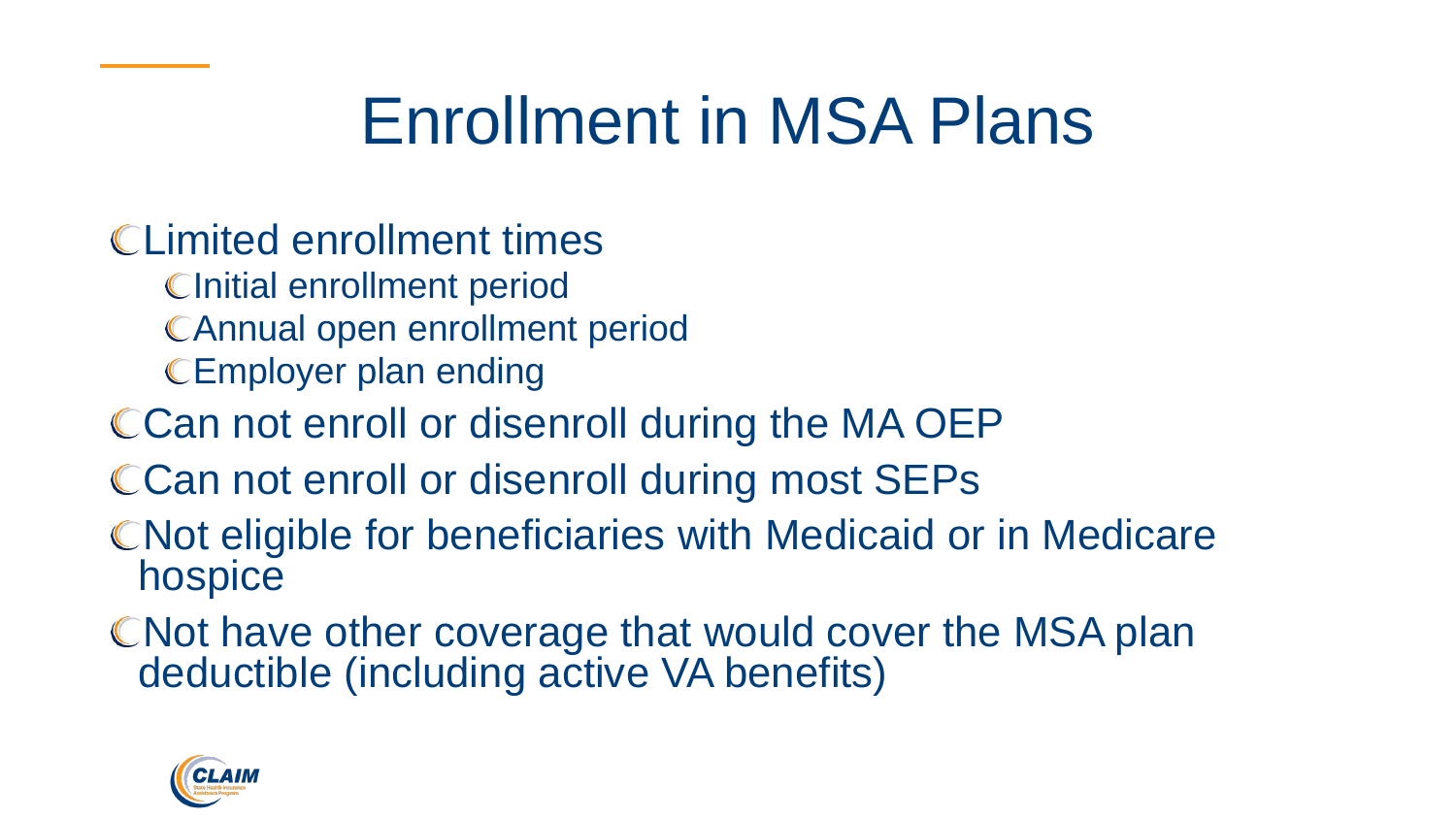# MSA Operating Features

Annual plan contribution deposited in Optum Bank custodial account on first day of plan

- CNo other contributions allowed
- C Bank account in name of member with normal bank reporting
- CAccount is interest bearing
- Balances over \$2000 can be invested
- Balance can be transferred to another bank's custodial account
- Member uses debit card to pay for qualified medical expenses of the member (except health plan premiums)
- Qualified medical expenses are generally any tax-deductible medical expense

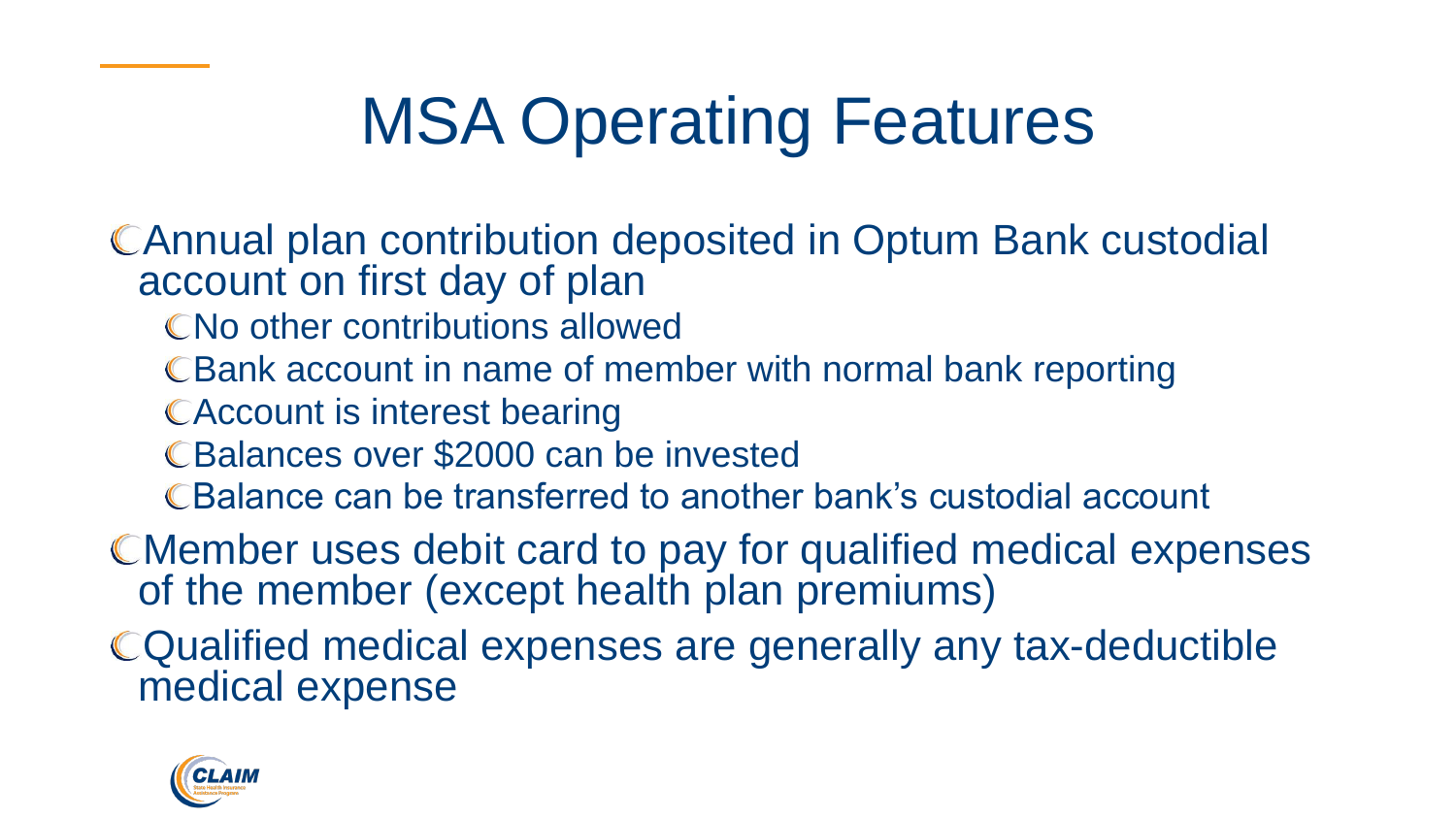# MSA Operating Features

- Unused funds at the end of a calendar year are carried over indefinitely
- Member will receive a 1099 from the bank and must file an IRS form 8853 with their annual tax return
- Distributions for non-qualified expenses are taxable income and carry an additional 50% tax penalty

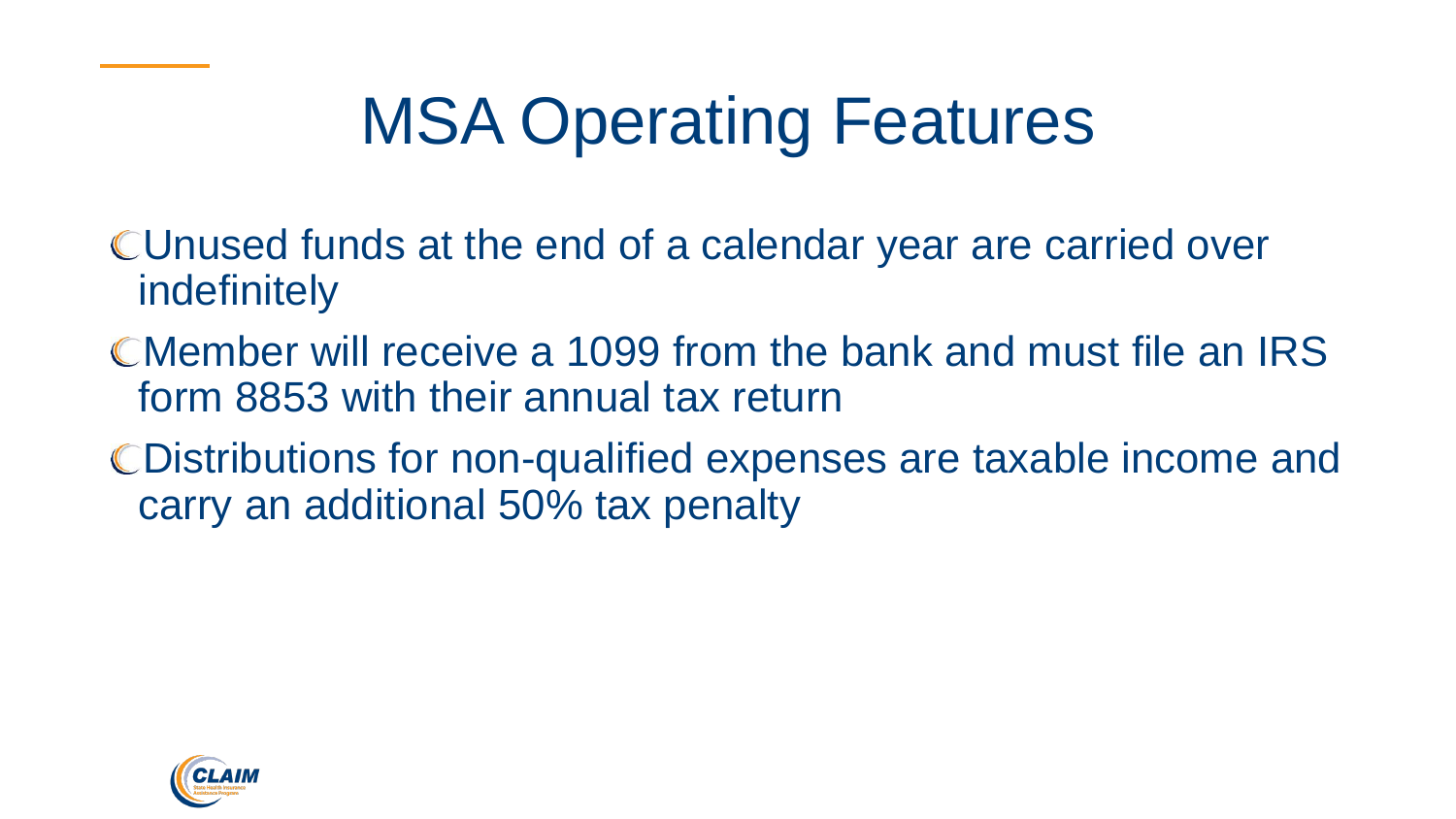# MSA Plan Coverage Features

- Providers file claims directly with plan and receive Medicare accepted rates
- CNo provider networks and plan doesn't contract with providers Member should use providers that accept Medicare rates and agree to file claims with plan
- Only Part A and Part B Medicare-covered health care expenses at Medicare accepted rates count towards the plan deductible
- After the deductible is met, plan pays 100% of Parts A and B expenses for participating providers and 95% for nonparticipating providers

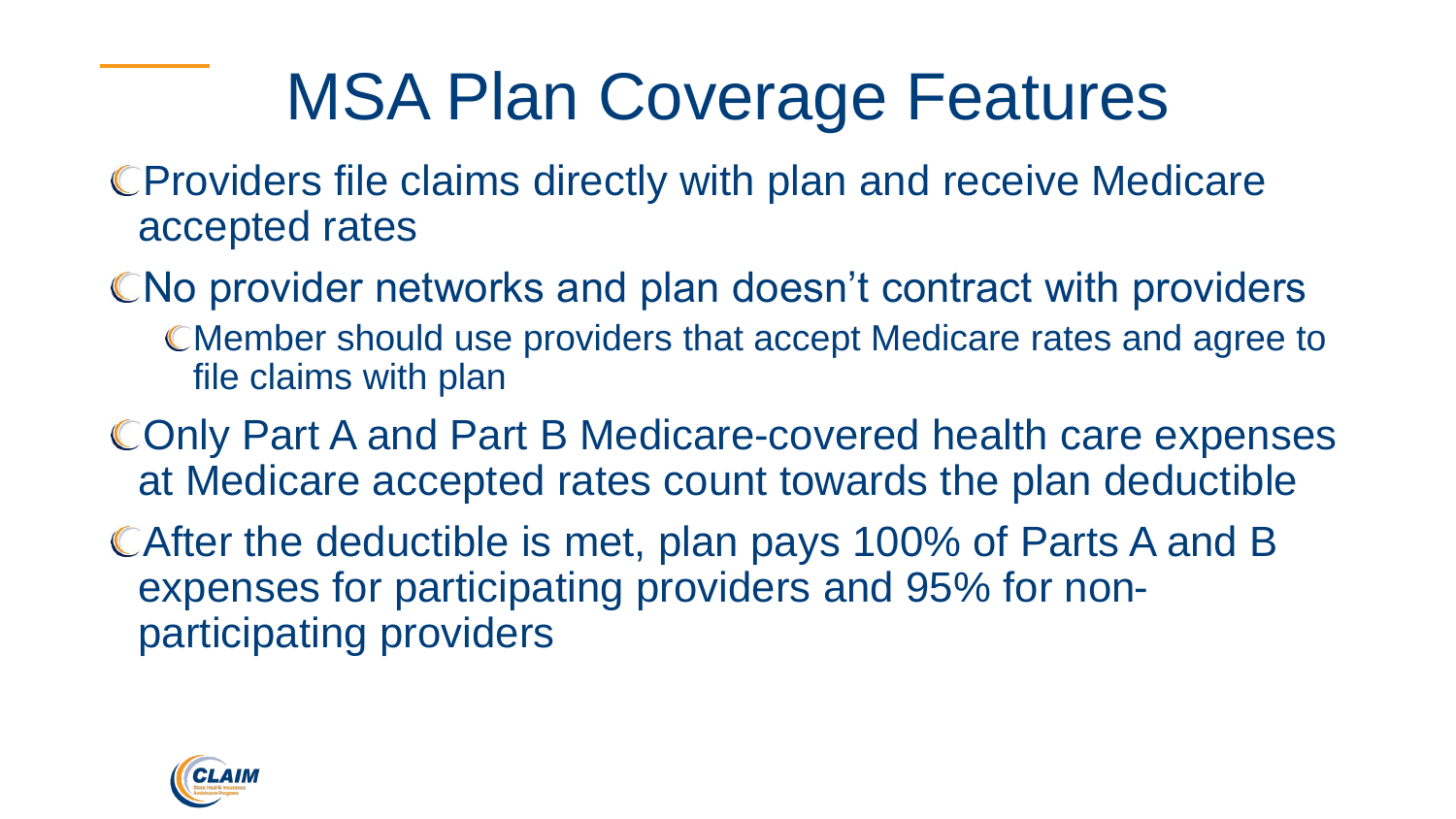# MSA Plan Coverage Features

- MSA plans have **NO DRUG COVERAGE**  must enroll in a stand-alone prescription drug plan
- Member is responsible for cost of preventive services at Medicare approved rates
	- Gift cards totaling \$250 are awarded to members for getting certain preventive services
- No additional benefits such as dental, vision, hearing and OTC health products

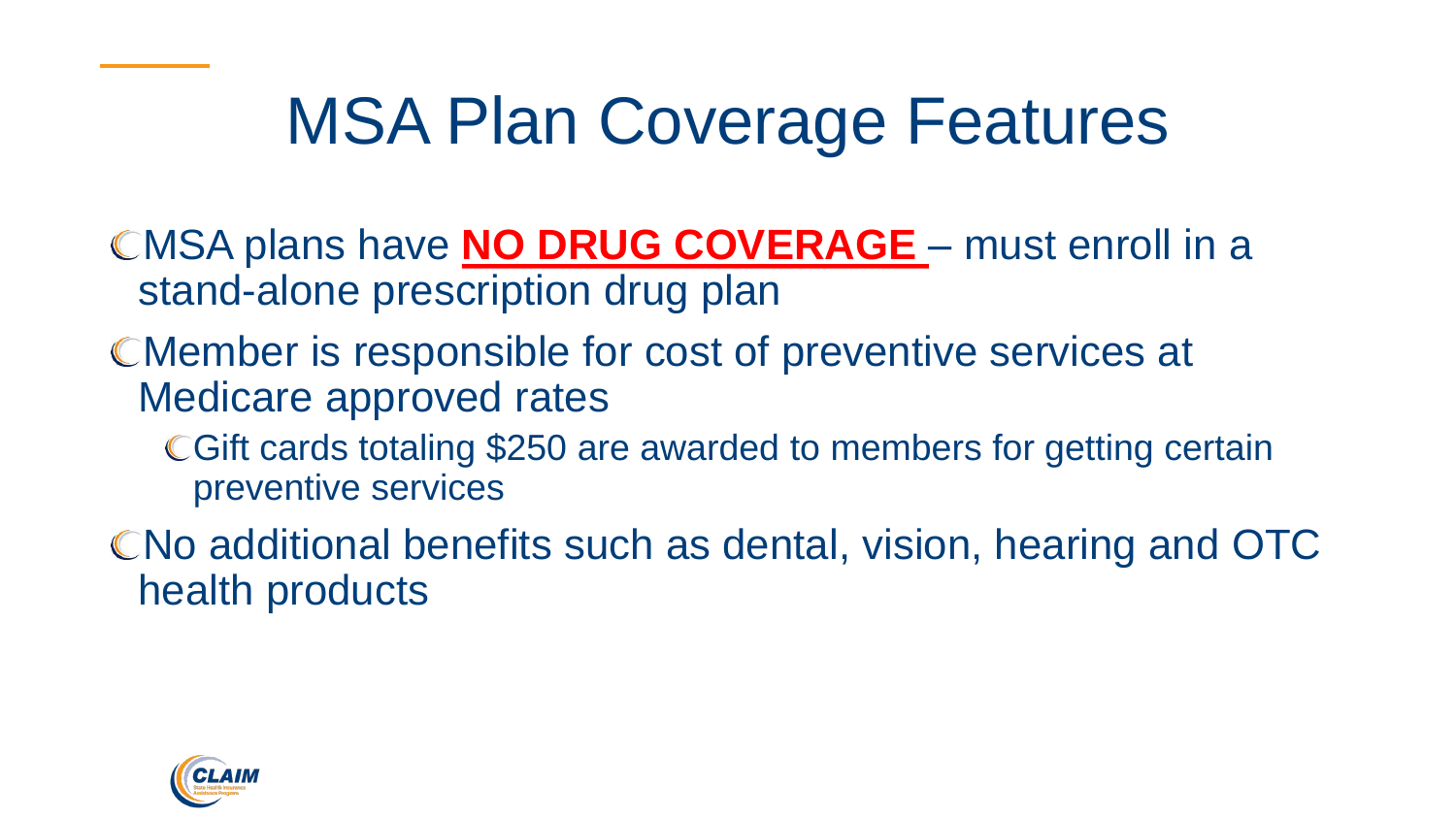# Who Would MSAs Likely Appeal To?

CBeneficiaries with good health and who don't anticipate high medical needs in the foreseeable future C Beneficiaries with experience using HSAs C Beneficiaries with high Medigap premiums

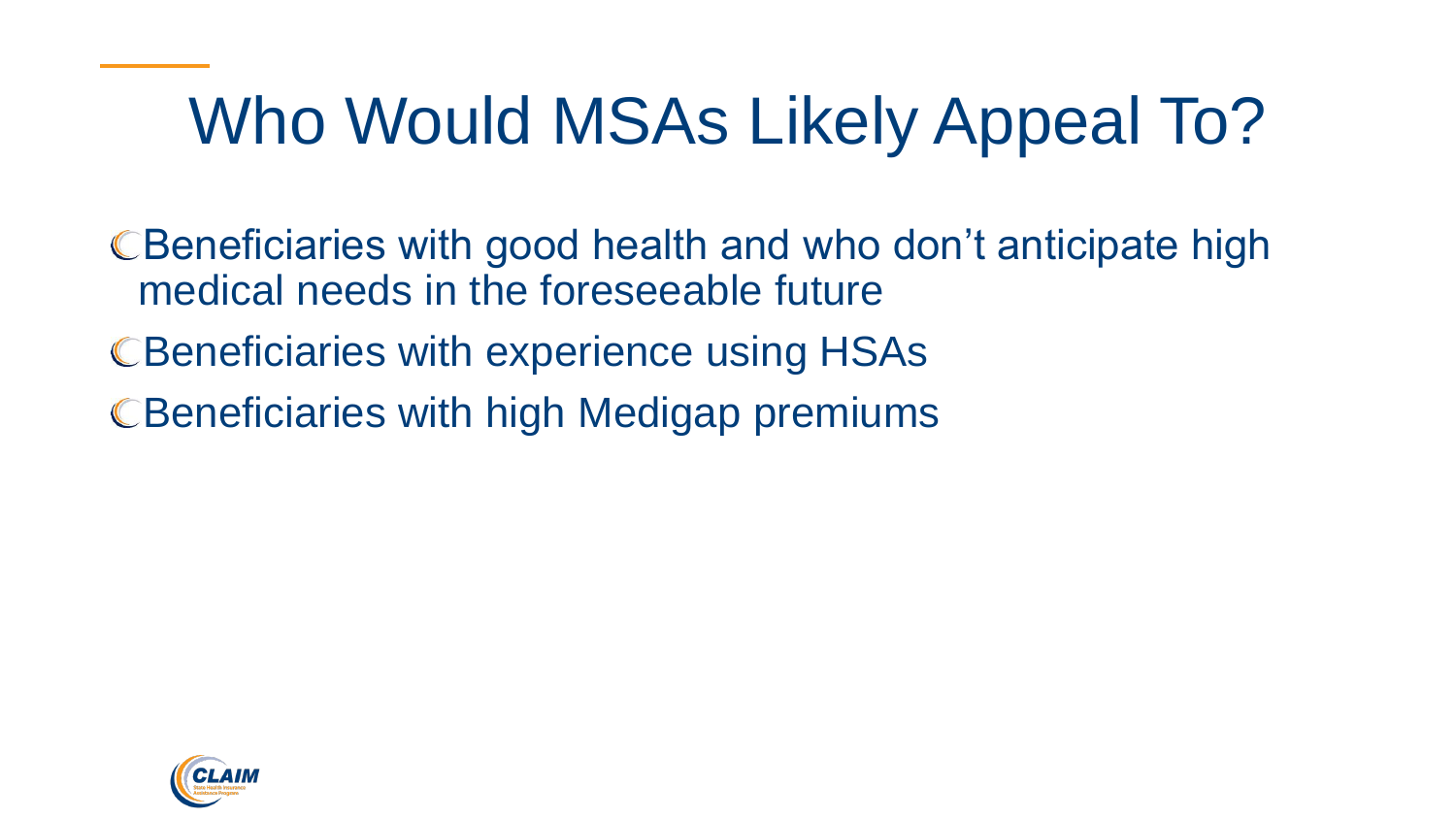#### Medical Savings Accounts Resource References

- CCLAIM website 2021-MSA-Summary-for-Volunteers.pdf (missouriclaim.org)
- CCLAIM website [Provider guide brochure 2021-MSA-Lasso-](https://www.missouriclaim.org/wp-content/uploads/2020/10/2021-MSA-Lasso-Brochure.pdf)Brochure.pdf (missouriclaim.org)
- Member FAQ [Lasso.Healthcare.Member.FAQs.V2.pdf](https://lassohealthcare.com/documents/Lasso.Healthcare.Member.FAQs.V2.pdf)

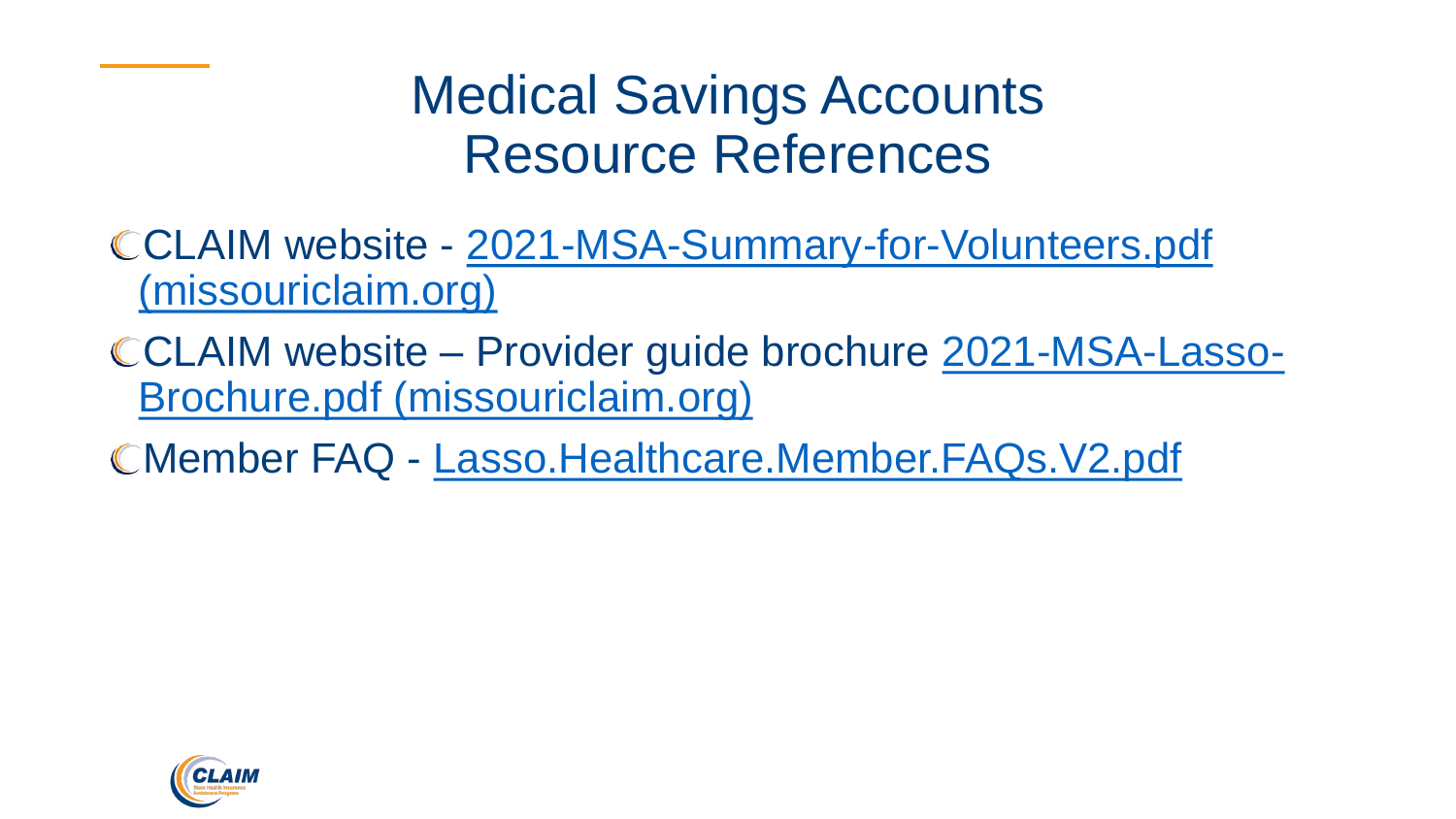# MA Open Enrollment Period (MA OEP)

CJanuary 1<sup>st</sup> to March 31<sup>st</sup>

- Applies to Beneficiaries enrolled in a Medicare advantage plan (except for MSAs) as of January 1st
- Two scenarios to make one change in plans during the MA **OEP** 
	- Change from one MA to another MA (except for MSAs)
	- CChange from a MA to original Medicare with a pdp

Enrollment is effective at the beginning of the following month

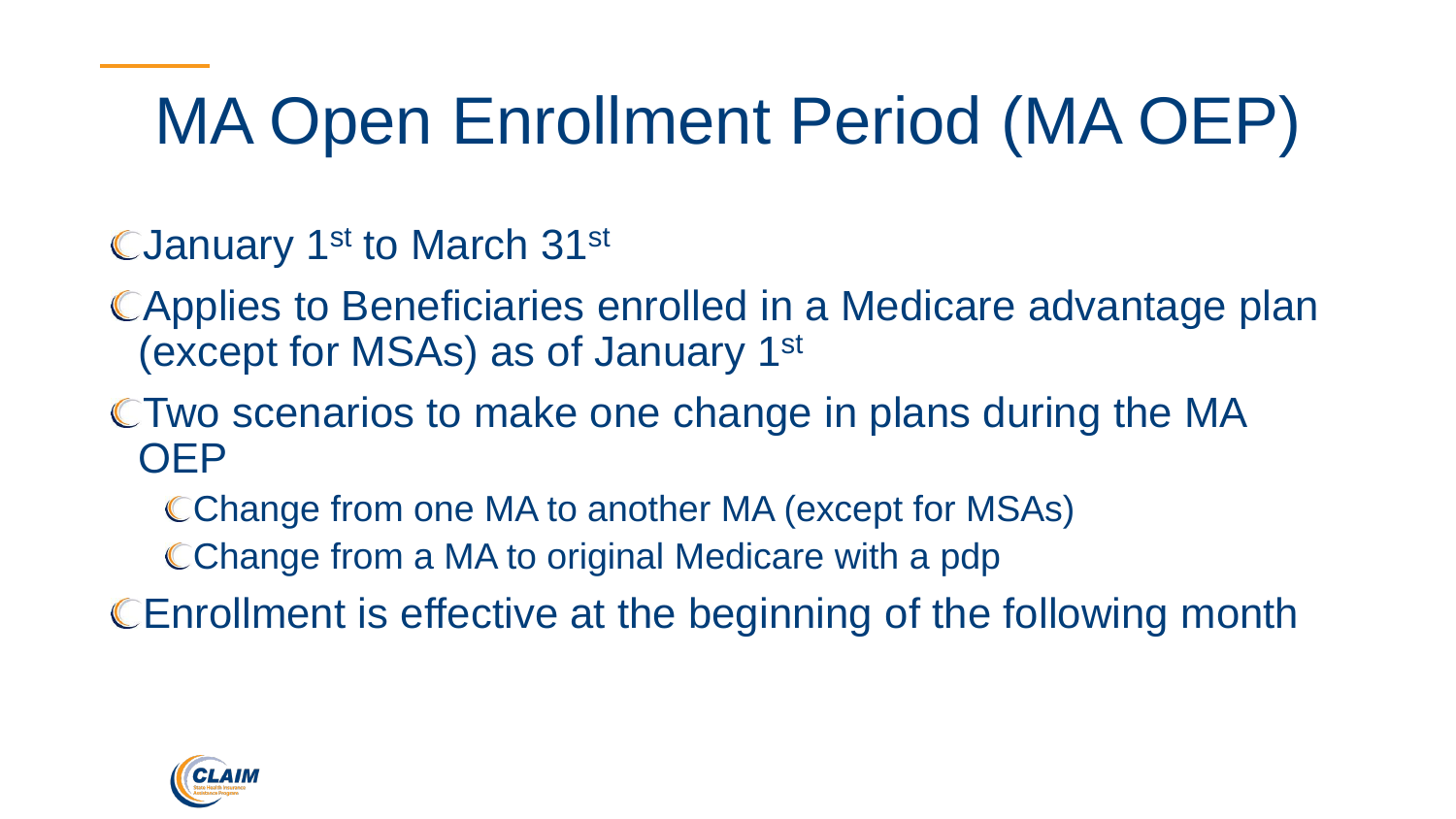#### Other Opportunities to Change Plans During the Year

- Beneficiaries with Extra Help may change once a quarter for the first three quarters of the year
- CBeneficiaries qualifying for a Special Needs Plan may enroll at any time of the year
- CBeneficiaries may qualify for other Special Enrollment Periods
	- [SEP-Chart.pdf \(medicareinteractive.org\)](https://www.medicareinteractive.org/pdf/SEP-Chart.pdf) link in CLAIM website under forms and guides

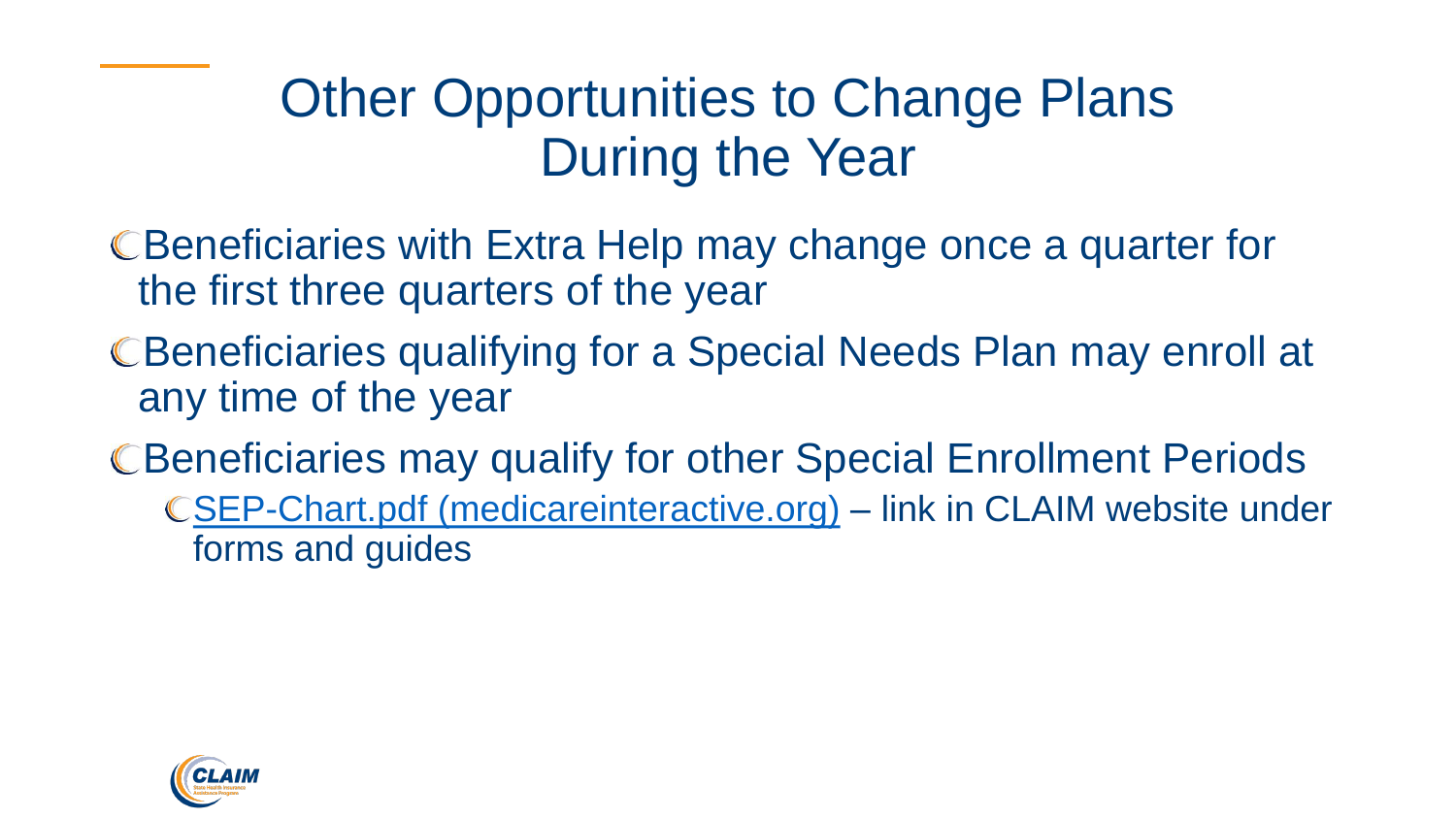# Special Needs Plans (SNP)

CThree types of SNPs

CDual eligible D-SNPs CChronic conditions C-SNPs CInstitutional I-SNPs

Must meet eligibility requirements and contact plan to enroll Qualify for Special Enrollment Period if eligible Planfinder has option to include each type of SNP

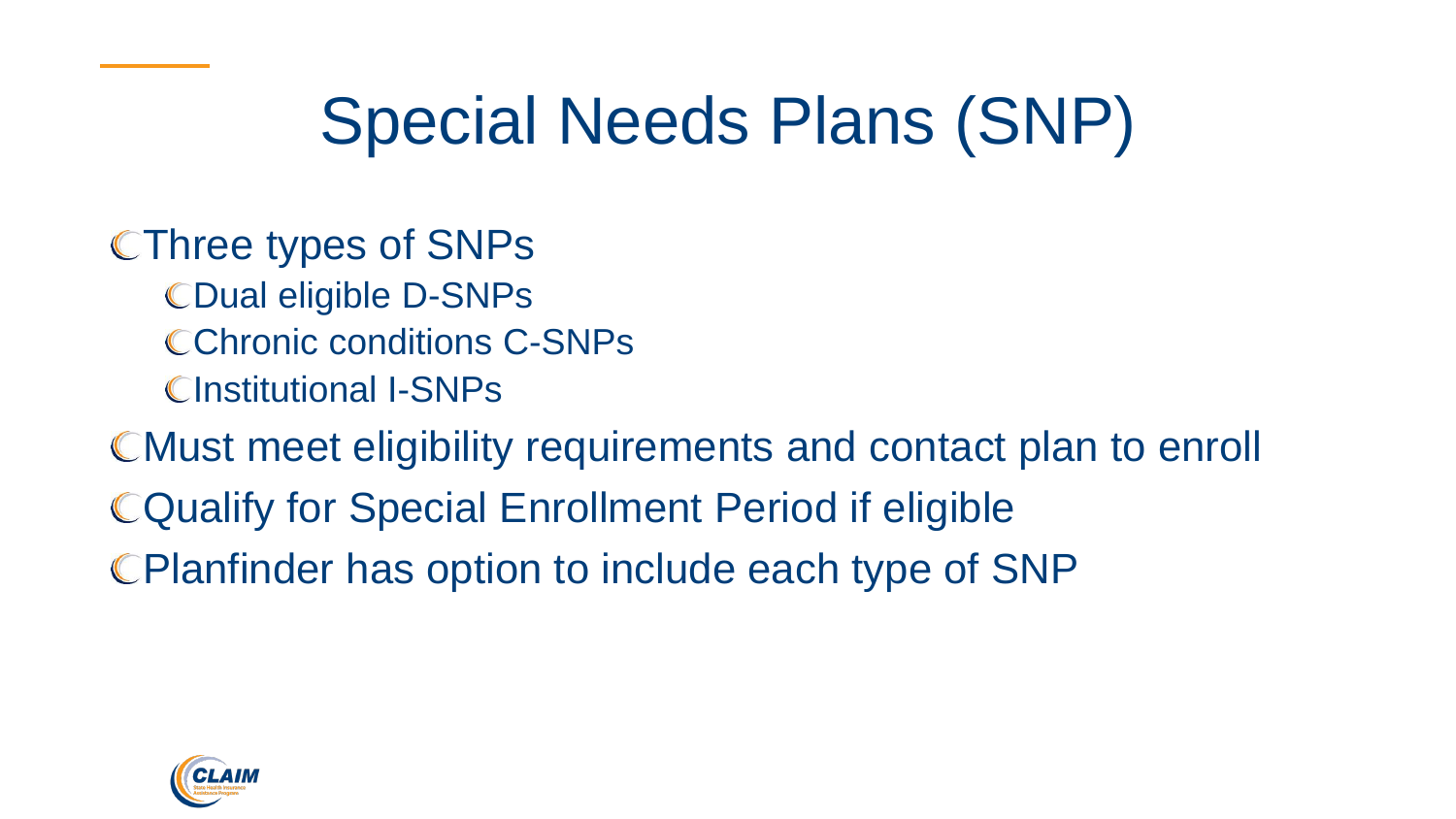# Dual Eligible D-SNPs

- 12 D-SNPs available in 2021 in Missouri
- Eligibility requirements can be complex
- Requires beneficiary with Medicaid, QMB or SLMB with a spenddown
- C Spenddown must be paid monthly and will require proof if asked by the plan
- Limited copayments
- Additional benefits higher than normal advantage plans
	- **CExamples** 
		- Dental \$4500
		- C Hearing aids \$2500/ear
		- C OTC \$360/quarter

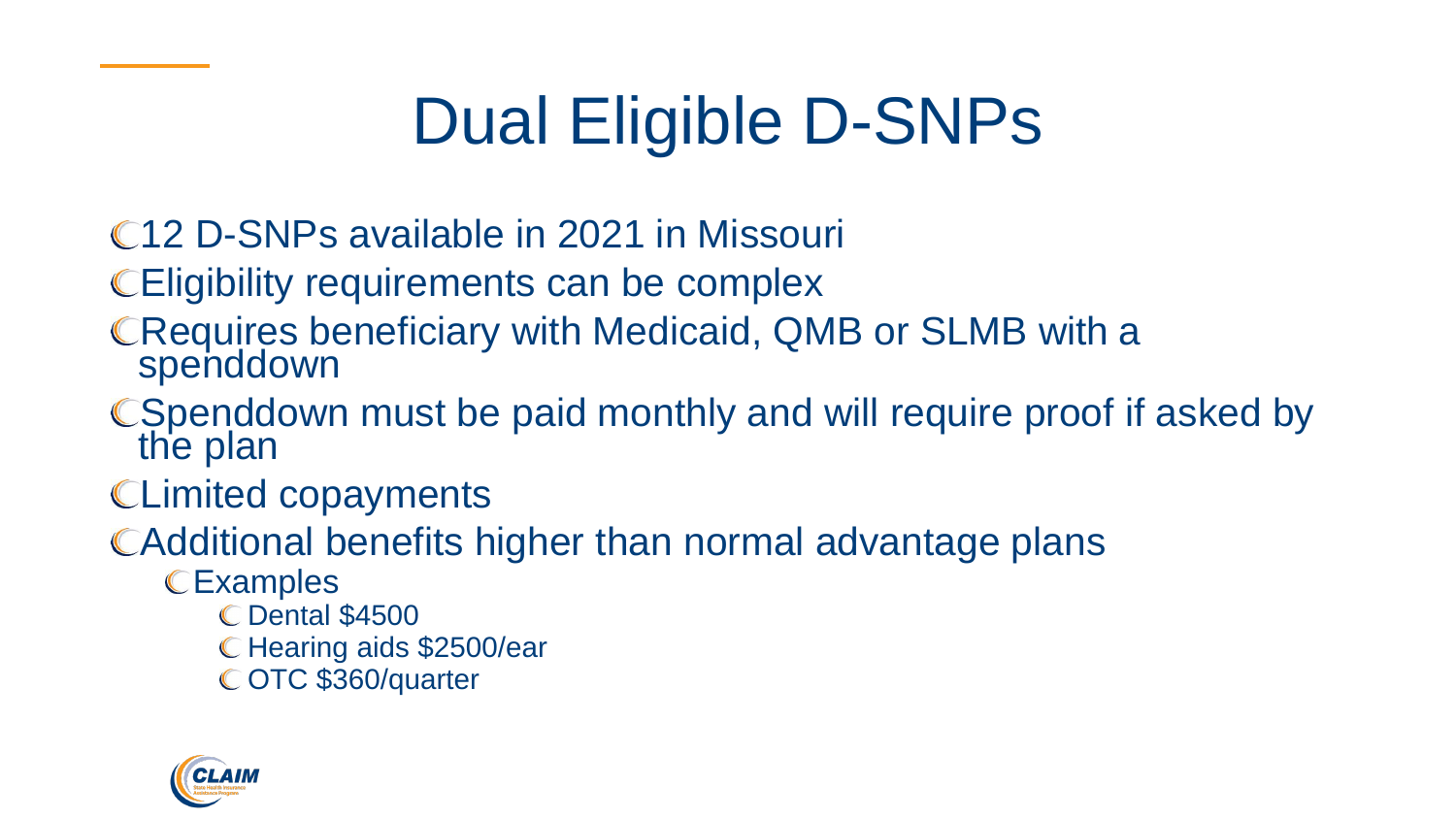# Chronic Conditions C-SNPs

- Two C-SNPs with United Healthcare are available statewide in 2021
- Beneficiaries are eligible with one of the following chronic conditions
	- **CDiabetes**
	- CChronic heart failure
	- Cardiovascular disorder

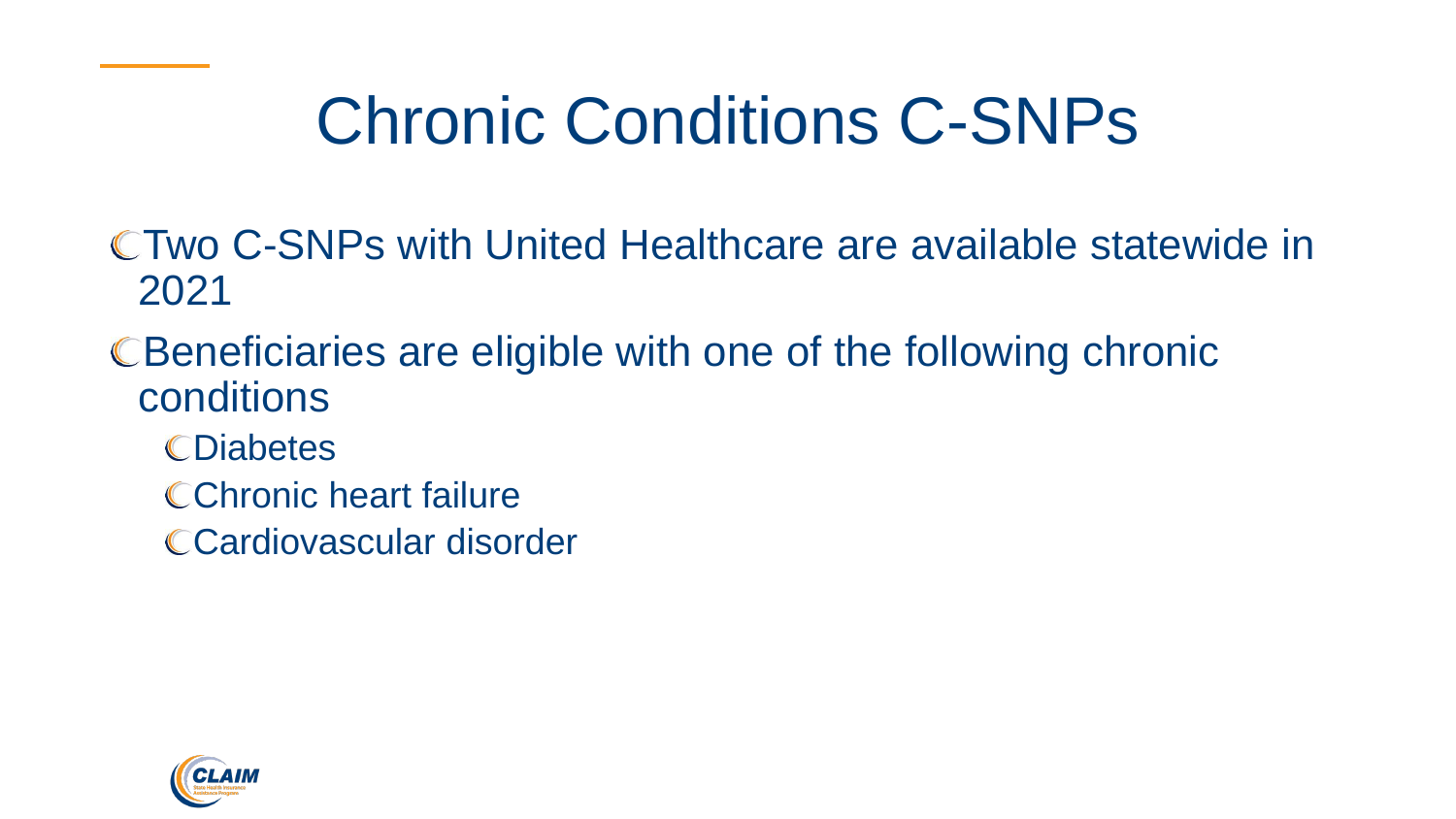### Institutional I-SNP

- CSix I-SNPs available in 2021 in Missouri
- Must live in an institution (like a nursing home)
- Plans have network provider facilities and beneficiary must reside in a network facility